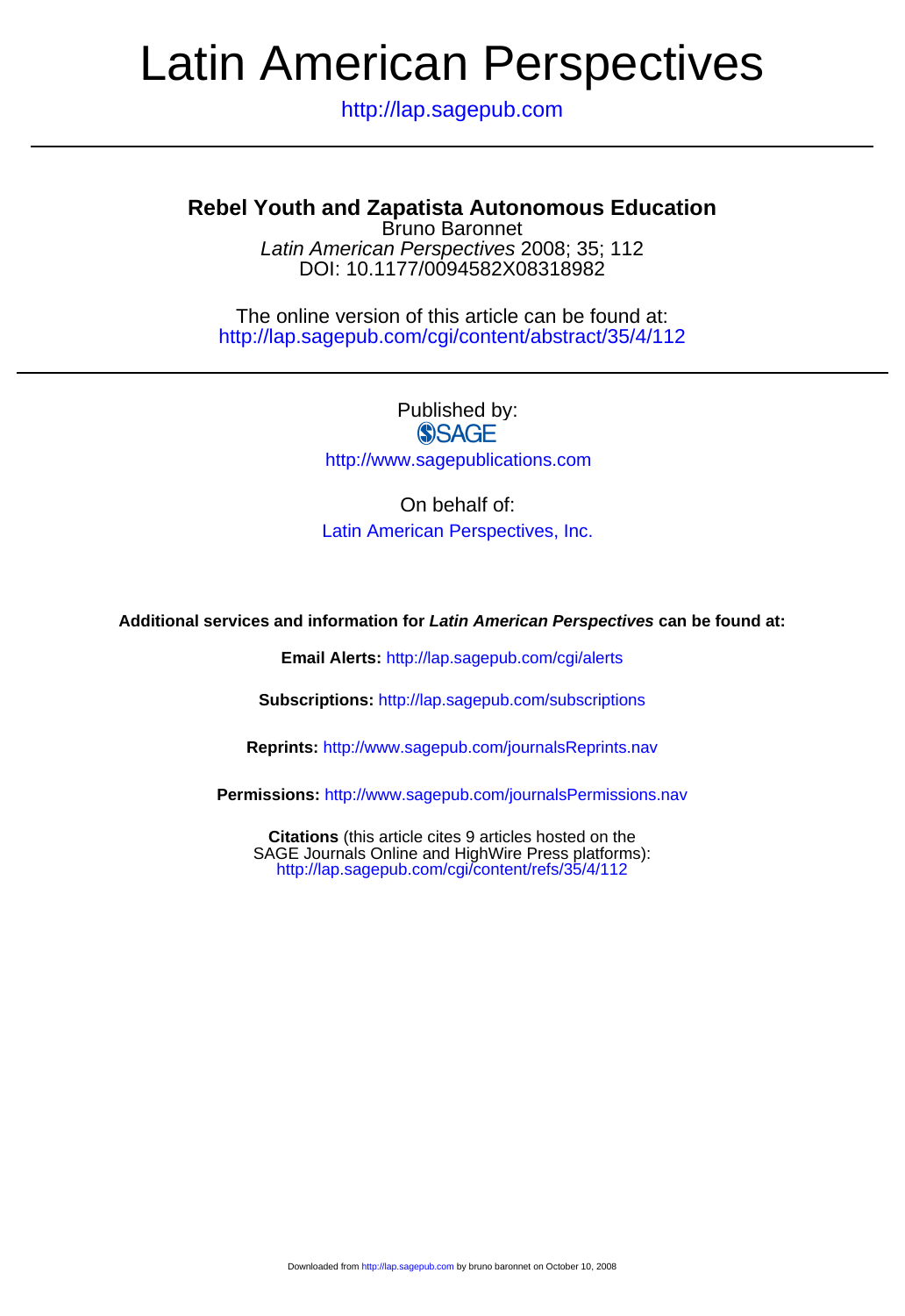## **Rebel Youth and Zapatista Autonomous Education**

## *by Bruno Baronnet Translated by Mariana Ortega Breña*

*The Lacandón rain forest of Chiapas, Mexico, has been progressively colonized by Maya peasant families since the middle of the twentieth century. Recently, the Ejército Zapatista de Liberación Nacional (Zapatista Army of National Liberation—EZLN) unilaterally implemented indigenous rights policies, and young women and men have been taking part in the autonomous local political structures—particularly the schools through a community-based process in which teachers or "autonomous education promoters" are supervised and maintained by the community. The active participation and engagement of young indigenous people in autonomous education implies a new type of instruction in accordance with communal political traditions and collective priorities. With the help of other international youth groups, Zapatista educators are trying to contribute to a new society in which ethno-political differences are recognized and respected.*

*Keywords: Youth political engagement, Education policies, Indigenous autonomy, Zapatistas*

In June 2005, the Ejército Zapatista de Liberación Nacional (Zapatista Army of National Liberation—EZLN) put forward a new plan of political thought and action in the Sixth Declaration of the Lacandón Jungle. The text summarizes the principles that guide the Zapatista struggle, and its first part mentions an essential aspect of its current political and military structure:

Those who were children in that January of '94 are now youths who have grown up in the resistance and have been trained in the rebel dignity carried out by their elders during the past 12 years of war. These youths have a political, technical, and cultural training that those of us who initiated the Zapatista movement did not possess. They are increasingly sustaining our troops and are taking leadership positions in our organization.

This statement also applies to the civilian support bases in the 38 *municipios autónomos en rebeldía zapatistas* (Zapatista autonomous municipalities in rebellion) established in December 1994. Indigenous rebel youth participate actively in communal politics and, particularly, in education. Their daily actions help call Mexico's indigenous educational policies into question in that they reflect the social challenges that have emerged from the particular implementation of ethnic autonomy rights in various parts of Chiapas's Lacandón rain forest.

The lack of involvement of indigenous peoples in the planning and management of educational centers at all levels is one of the many problems

Bruno Baronnet is a Ph.D. candidate in sociology at the Colegio de México's Centro de Estudios Sociológicos and the Institut des Hautes Études de l'Amérique Latine of the Université Paris III– Sorbonne Nouvelle. Mariana Ortega Breña is a freelance translator based in Canberra, Australia.

LATIN AMERICAN PERSPECTIVES, Issue 161, Vol. 35 No. 4, July 2008 112-124 DOI: 10.1177/0094582X08318982 © 2008 Latin American Perspectives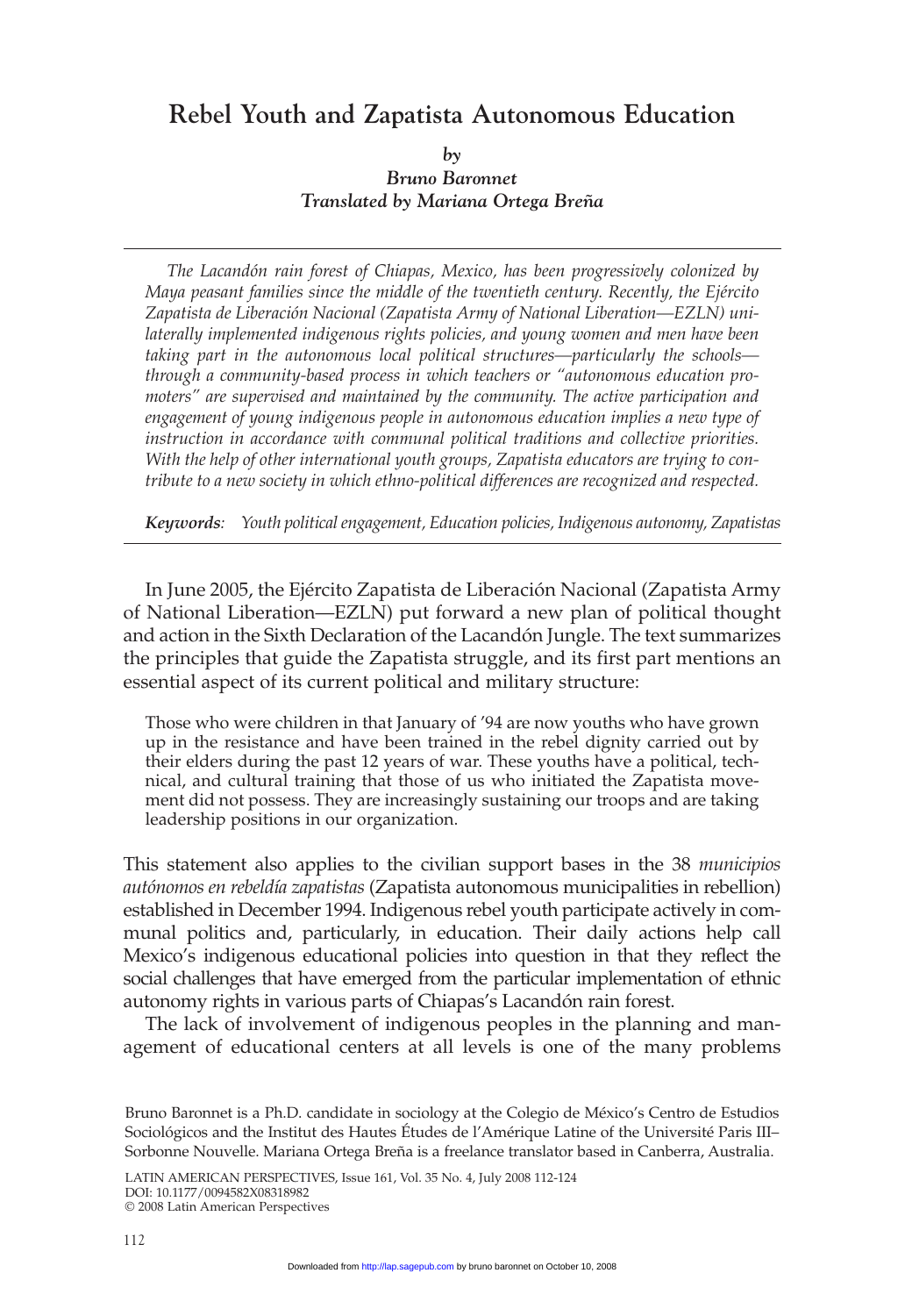plaguing national policy with regard to indigenous education (Stavenhagen, 2005: 21). During the past decade, Maya and campesino Zapatistas in Chiapas have addressed this issue with municipal projects that include autonomous school networks. The role of young actors, who are responsible for teaching and administrative activities in these municipal projects, is of particular interest. These projects, unique in Mexico, constitute a challenge to the homogenization and centralization of national education policy. They also emphasize the need for a new nation-state concept that fully accepts ethnic minorities and their own forms of social organization, which so far have helped them resist total incorporation into a mestizo and Westernized society.

Before we take an in-depth look at indigenous and Zapatista youth, we must consider how "youth" is defined. As in the case of any other social category in constant flux, we cannot expect a clear-cut definition of "youth": the social reality it encompasses has blurry, permeable, and flexible borders that are dependent on the particular sociocultural context. Study of the social positions and dispositions of youth in a given social space leads us to understand the type of social and political relations encompassed by intergenerational dynamics. Every social field has its own rules about aging, and in order to know how generations are delimited we must be aware of these internal workings (Bourdieu, 1980: 144). This means that we must examine the social-class divisions that separate youth groups in matters such as access to education and the labor market. According to the sociologist Olivier Galland (2007), who specializes in the study of French youth, in order to analyze a particular social category in a precise historical and spatial context we must first contextualize the formation and transformation of its social practices and relations over time, including the construction of civil or political youth associations and the impacts of precarious employment.

Now, in the Latin American context as in other world regions where colonialism has created interethnic relations that are highly unfavorable to aboriginal groups, consideration of sociocultural differences requires attention to any category as heterogeneous as youth. More than simply by the use of a native language, the participation of Mexican rural youth in the political life of their communities is shaped by communal processes of deliberation, representation, and collective control (e.g., the communal assembly and system of local offices) that provide them a sense of ethnic belonging.<sup>1</sup> Ethnic distinctions fundamentally characterize members of these marginalized segments of society, neither children nor adults but representing a bridge between the two. For example (and without conducting an in-depth ethno-linguistic analysis), the social attributes of the Tzeltal<sup>2</sup> kerem (that is, the young male between approximately 17 and 22 years of age, who is considered old enough to marry and have children) differ significantly both from those of the *alal* (child) and from the social image of adolescence and youth employed in the contemporary Western world. In fact, the agencies of socialization (family, school, associations, etc.) of young people vary widely with the social, ethnic, and national context. From the time they are 16 years old, young people must start contributing to the community's needs and attending communal assemblies; males begin to work as communal policemen (Leyva, 1995: 382) and/or take on educational, health-related, communication, or agroecological responsibilities.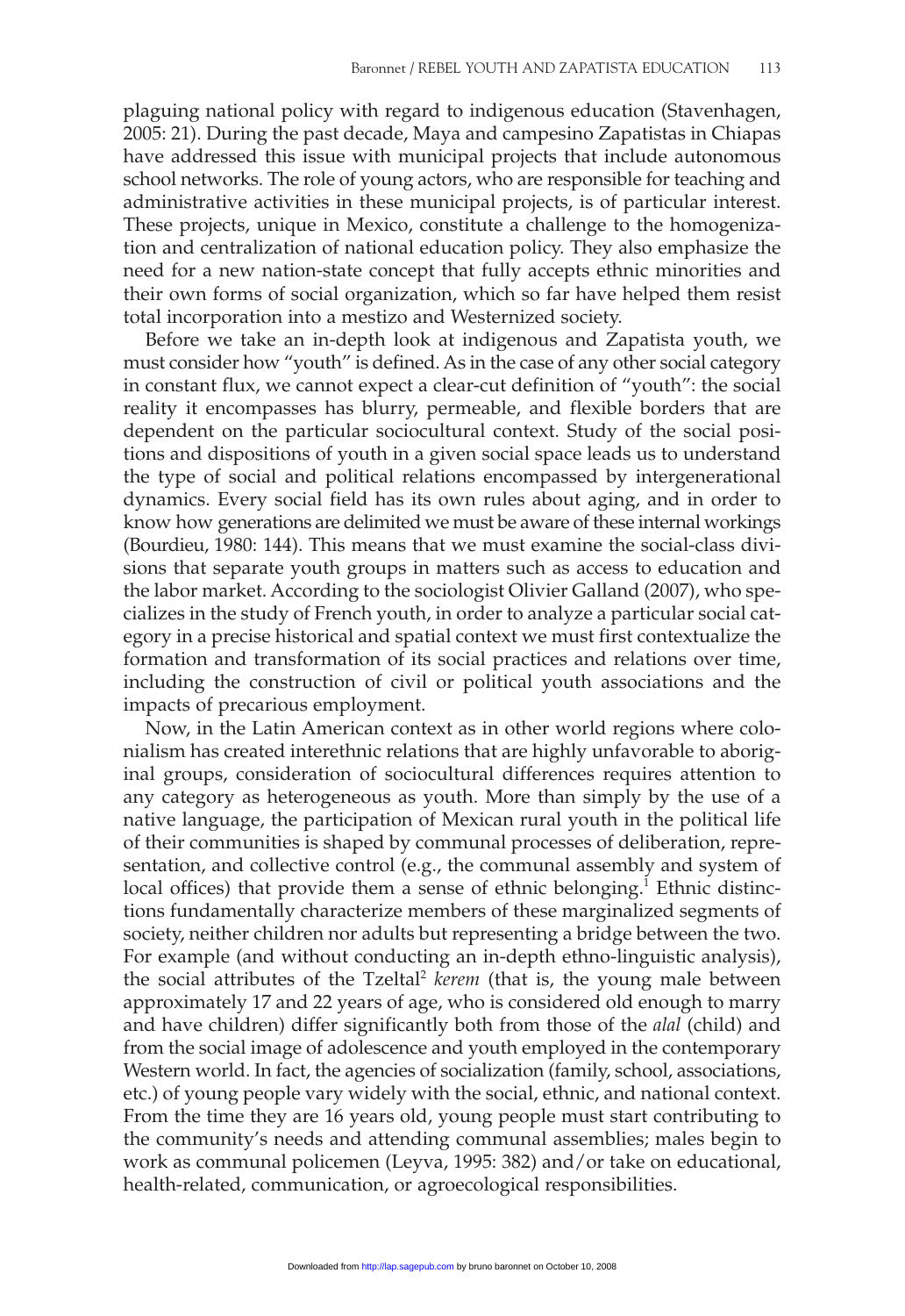Among the Tzeltal of the Lacandón forest, primary school and, in the past few years, preschool and middle school have increasingly become agents of socialization alongside of the family. Education is heavily influenced by the activities of political, social, and religious organizations that have been competing against each other for decades.<sup>3</sup> In addition to the inequities and precariousness of employment that oppress Mexican youth as a result of an economic policy aimed at increasing the country's international competitiveness (Oliveira, 2006: 61), Maya and campesino youth must contribute substantially to their families' subsistence. This is a major difference among youth of social classes with differential access to income, education, and the labor market. Jobs are very scarce in the eastern valleys of Chiapas, although there are occasional opportunities to earn US\$3–6 per day. Young people make up a significant portion of the migration flow to the United States, an increasingly important income source for Chiapas families.

## **THE LACANDÓN FOREST: PROMISED LAND FOR INDIGENOUS YOUTH?**

The Lacandón region was reclaimed by the tropical forest after the pre-Columbian Maya groups abandoned it centuries ago and has been undergoing repopulation since the mid–twentieth century by immigrant families from the highlands and from the large cattle ranches. Rather than breaking completely with their earlier culture, these new communities have transformed it. The new forms of administration that they have created have produced an alternative campesino society based on a communal democracy without political bosses (Aubry, 2005: 182–184) that can be seen as an expression of an indigenous movement of cultural revitalization that dates back to the 1970s (Benjamin, 2000: 435–438). The life stories of the current elders, who founded the first *ejidos* (communities based on common property) in Ocosingo, reveal that this multiethnic agrarian colonization process was led by poor youths determined to gain access to land with which to support their families. The adaptation of these young Maya families (which sometimes include young children) has been accompanied by evangelization and the transformation of political rituals. In contrast to those elsewhere in Mesoamerica, the political institutions of these Maya colonists have no gerontocratic component (e.g., a council of elders). Moreover, because of the limited presence of the state and its educational institutions until the 1970s, indigenous campesinos have learned to read and write in Spanish through the agrarian struggle and political and religious movements (Rockwell, 2005: 18–19). The first Tzeltal, Tzotzil, Ch'ol, and Tojolabal colonists were usually illiterate and came from villages and haciendas where the uniform national discourse espoused by the Ministry of Public Education had not yet taken hold. Schools have reached the hot lowlands sporadically and slowly in the years since the establishment of these new settlements, with the result that, according to the 2005 official survey, only 68 percent of the population over 15 in the vast forested municipality of Ocosingo is literate. Although the ministry has managed to build schools in the area, its teachers no longer share the nationalistic and revolutionary ideology espoused by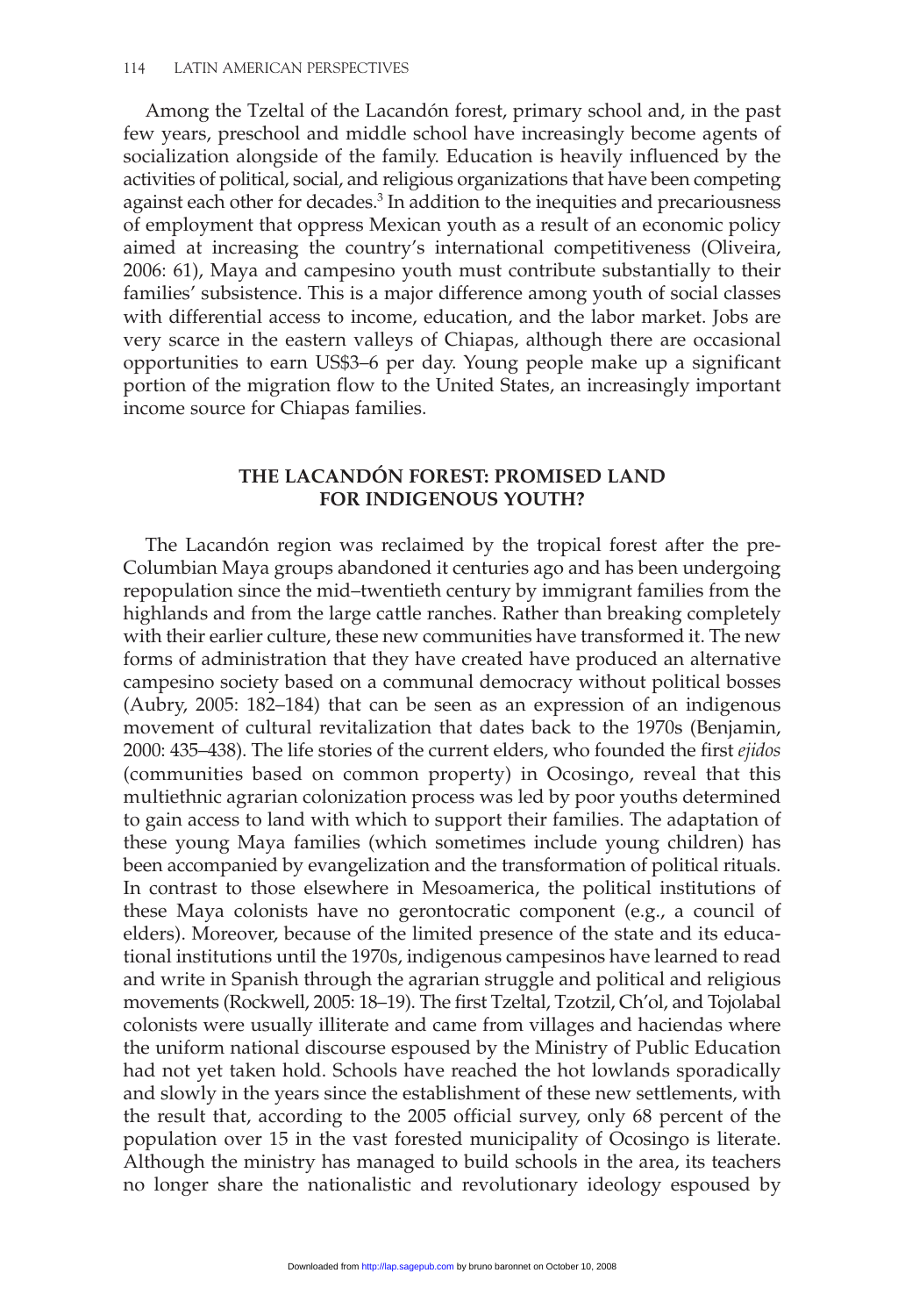many instructors and federal inspectors during the 1930s (Lewis, 2005: 206). In other words, the integrationist nationalist policies that sought the incorporation of indigenous groups into the dominant culture through education do not seem to have obtained the desired effect in this region, partially because access to education has been extremely limited. At the same time, ethnic resistance to the imposition of education<sup>4</sup> is well illustrated by the many adult women who failed to learn Spanish during their short-lived school instruction and are "embarrassed" to sing the national anthem. The politicization of ethnic identity in the region can be traced back to the organization of united ejido communities in the 1970s. Long before the Zapatista uprising, the campesino and indigenous leaders of Ocosingo were already participating in the political arena, negotiating with the state to satisfy agrarian, commercial, health, and educational demands (Harvey, 1998: 61–88; García de León, 2002: 166–176, 193–218). Since then, rebel communities have opposed the direct influence of Mexican political parties and organizations from their territories and sought to construct an alternative strategy for dealing with the consequences of the capitalist policies that affect the socioeconomic fabric of the country's indigenous communities.

Today the elders in the Chiapas lowlands tend to occupy honorary positions linked to religious activities, but still have active education affairs. Having renounced their agrarian rights in favor of their children, they do not participate in all of the communal assemblies but continue to influence local political life. Their ceding of secular power to their children and grandchildren does not mean that they lack moral authority. Six decades after the official recognition of the first ejidos, men between 25 and 50 years of age still control the Maya communities' political scenes. The generational profile of traditional community and regional leaders is the same as that of teachers in the federal education system, which is officially categorized as "bilingual and intercultural." Indigenous teachers, in contrast, are generally under 35 and do not hold direct local public positions because they are not residents of the little towns in which they work.

Two-thirds of the population of Chiapas are under 30 years of age. In indigenous and rural localities demographic growth continues to be perceptible. Although the ejido system is in effect in most of the region's agrarian nuclei, young people lack land of their own. Consequently, when they do not opt for migration to nearby cities, the coasts of the Yucatan peninsula, or the United States, they work with their parents on the same plots of land. Male ejido owners younger than 30 make up a mere 12 percent of Chiapas's total ejido proprietor population; women proprietors in this age-group are practically nonexistent (data for 2004 from the Procuraduría Agraria de Chiapas). Those who are not ejidatarios (named beneficiaries of land reform communities) cannot fully participate in local political-agrarian affairs. However, this does not completely impede upon their contribution to the collectivity to which they belong and are identified by the local political institutions, which in turn are governed by indigenous customary law (usos y costumbres).

#### **THE EDUCATIONAL COMMITMENTS OF ZAPATISTA YOUTH**

The agrarian situation is quite different in the autonomous municipios. Whereas the modification of Article 27 of the Mexican Constitution in 1992 right before the implementation of the North American Free Trade Agreement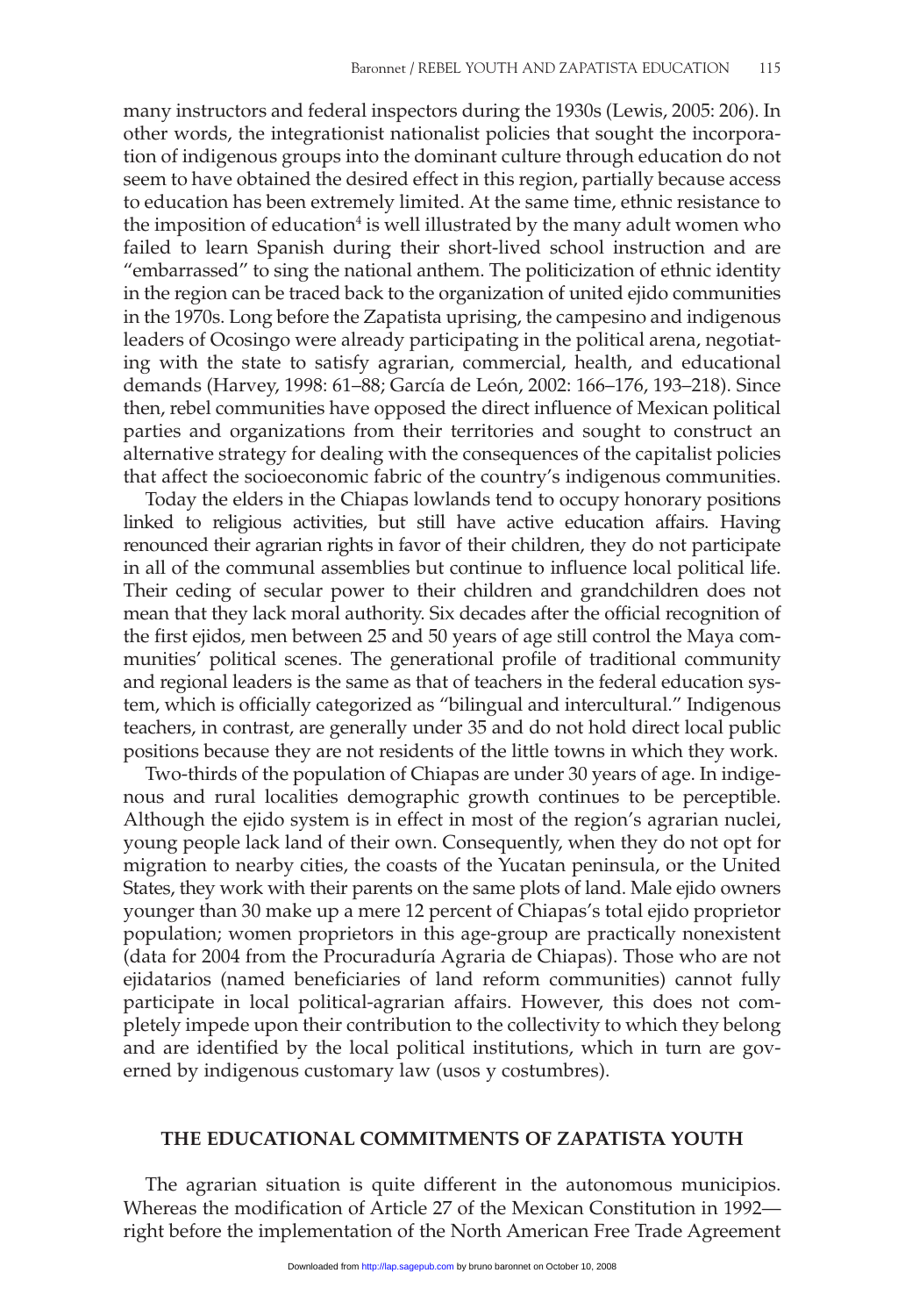(NAFTA)—ended the historical distribution of land, the 1994 recovery of thousands of arable hectares previously held by mestizos enabled Zapatista youth to enjoy rights to land. This has not stopped them from performing other functions such as that of the *promotor* (promoter), positions that are assigned and legitimized through local town assemblies.<sup>5</sup> Ocosingo's rural communities had some health promoters and *maestros campesinos* (peasant teachers) before the Zapatista uprising. Now the four rebel municipalities of the Tzeltal area have more than 400 autonomous health promoters and 200 autonomous education promoters occupying nonremunerated but otherwise highly valued positions. This struggle for autonomy is linked to the reinvention and reelaboration of deeply rooted ethnic traditions that are constantly being transformed and adapted to address current conditions.

Almost all of the teachers designated by these communities are between 13 and 26 years old, with an average age of 20. In the Tzeltal territories there are some 120 rebel schools following their own calendars and curricula. Hundreds of other Zapatista communities do not yet have their own education promoters because of difficulties involving their recruitment and support. Even before the 1997 implementation of the "resistance" strategy, which bars entities from making use of government funds and programs, some Zapatista municipalities were already training their own teachers, and now young people from the rebel communities are taking the place of government career teachers and apprentice teachers (scholarship holders). Their curricula and pedagogical approaches are supervised by an education committee elected by the local assembly. This means that the municipal councils play a fundamental role. In the words of Gabriel Maldonado, president of the Ricardo Flores Magón autonomous municipio El Camino del Futuro (interview, La Garrucha, August 2005):

There are many promoters when the people are well organized and have the will to defend them; we are participating in a resistance movement, and we serve voluntarily, as it does not bring us any profits. We draw no salaries. All we do is sacrifice [our own interests] and work for the people, but the people must also be aware of that and support their promoter, provide support. . . . We work in the fields over there. If it's time to plant, then the people plant the promoter's bean field and then harvest it, give the promoter a portion for his sustenance, and sell the rest, giving that money back to the promoter to cover the necessary expenses. This is why promoters are very dedicated to their work: they know that the people back them. The people have taken on a commitment, and the people honor it.

Many young promoters openly complain, however, about people's irregular fulfillment of their collective commitments. Many of them have completed sixth grade in the national educational system, but increasing numbers have been educated entirely in Zapatista schools. They have seldom traveled outside of their territory, but they seem quite interested both in the natural and archeological riches of Chiapas and in the urban areas of the Yucatán peninsula, central Mexico, and North America. In contrast to many official teachers, the young Zapatista instructors do not necessarily aspire to teach in the region's urban centers. Rather, they want to foster the social and cultural development of their communities of origin. In keeping with their sociocultural context, their pedagogical approaches are reminiscent of Paulo Freire's popular and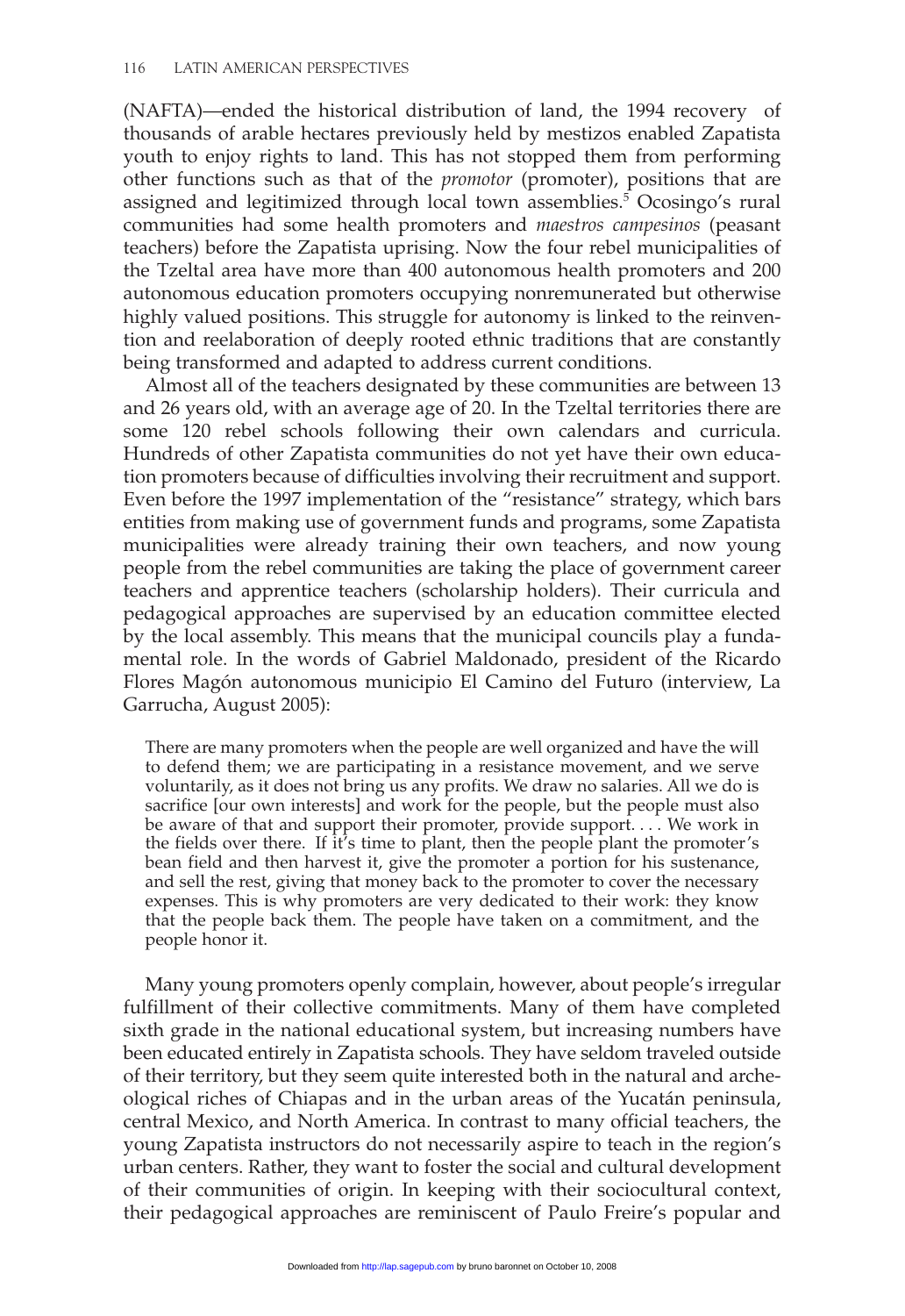emancipatory education techniques in that they seek to empower students (Gutiérrez Narváez, 2006: 99–103). Here it is important to note that this educational alternative is part of a collective and participatory communal project that favors the use of Mayan languages over Spanish both in sociopolitical decision making and in education.

According to the coordinator of the Francisco Villa autonomous municipio's education sector, his assistant and his supervisor, all of whom have been elected by the group of young promoters, their educational goal is to "open the eyes of our children." In their view, "autonomy means that we are going to construct our own education," and school subjects are derived from ethnic lore and collective memory (interview, January 2007):

Our elders like it because we are reviving the culture; we are reconstructing that which was lost. It had been lost before because the government didn't want these cultures and traditions, but thanks to autonomous education we are rescuing them. The people do not want to lose their traditions, their language. We have to conduct research, interview the oldest members to properly understand and have a clear idea of how words were used before, and leave a written record of our grandparents: what happened, what happened before. . . . We teach many things about the beginning of the struggle, because the struggle is not something new: it goes back 500 years, and we are looking into the reasons for this suffering, since we don't want it to happen again. We are now demanding freedom, justice, and democracy for the people. . . . I think it is important that all children know how this struggle began or what kind of religion existed before, because the struggle began with the Catholic religion but now that is no longer the case. Before that, we Mayas had different gods and goddesses with their own functions—fire, the sun, rain, even play. Children should know all kinds of things so that they are aware of how things used to be.

In their own way, these autonomous teachers are unilaterally implementing the 1996 San Andrés Agreements on Indigenous Rights and Culture, which have also gone unfulfilled by the government with regard to education (see García de León, 2002: 272; Esteva, 2002: 381; Baschet, 2005: 218; Aubry, 2005: 188). Indigenous Zapatista villages name, supervise, and, if necessary, dismiss their own teachers in accordance with their own organizational systems and autonomously defined priorities. The fact that the position of teacher is given to younger people rather than mature adults may mean that it is considered a politically and hierarchically minor function in comparison with other local civic responsibilities. In order to be named an education, health, communication, or agroecological promoter, an individual must fulfill a number of requirements, among them moral irreproachability, availability, a political background, and the ability to communicate efficiently in two or more languages. New promoters should also know how to count, read, and write, although there are cases in which the candidates selected are technically illiterate but willing to learn.

According to the Zapatista campesinos, young promoters usually have their own coffee plantings and milpas (cornfields). Although their teaching posts occasionally allow them to avoid some of the more physically demanding agricultural tasks, they still share in the activities of the poor and indigenous peasantry. Female promoters (about a fourth of the total instructors) are not exempt from the domestic chores associated with women's social role, and male promoters cannot neglect their harvests or their homes. Additionally, a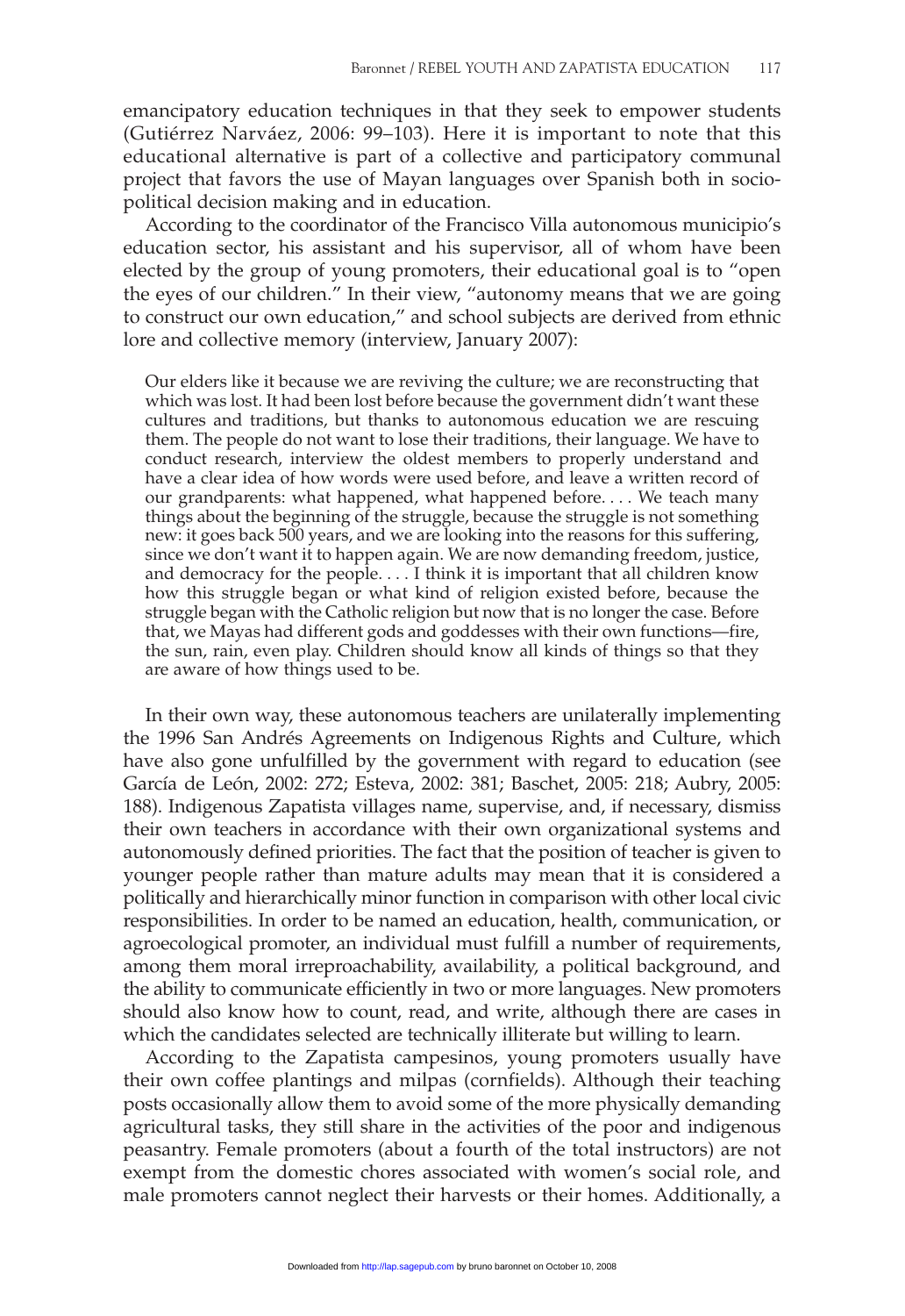minority of male promoters must also support several children, which means that they must manage to combine teaching and agricultural activities. The flexibility of the autonomously organized calendar and school schedules provides some help.

By trusting young promoters with the education of their children, Zapatista autonomous education systems create new interactions between teachers, students, and parents. As *kerem,* the young male promoters differ from the more traditional image of the teacher as an authority figure with elevated social status. Since they belong to the community, they enjoy the trust of both students and adults as personal acquaintances whose competence is accepted or, at times, publicly questioned. The fact that they are usually younger than the government instructors seems to be not a delegitimization but a relegitimization of their role. This transformation is based on a reconfiguration of educational goals, forms of instruction, and pedagogical and disciplinary methods that seeks to satisfy collective educational priorities. The promoter is not only a "comrade" but a close acquaintance of the family—often an uncle, cousin, brother, godfather, or even father of his students—and because of this is much more accessible and, above all, more controllable in the eyes of the parents.

The consequences of the collective designation, supervision, and support of the young promoters are multidimensional. First of all, we have the empowerment of indigenous rural youth, whose cultural identity is seen as threatened in areas where capitalism and the mass media have taken hold. The promoter is charged with the valorization of native languages and the reaffirmation of the identityrelated aspects of the local culture. Secondly, educational power is no longer in the hands of a distant bureaucracy and a government-sponsored teacher who takes regular leaves from work; instead, it depends on consensus arrived at through collective deliberation, representation, and local control. People younger than 30 are not excluded; the rebel communities have a substantial proportion of single and married youths who occupy positions in the education and health sectors as well as some of the *consejos autónomos* (autonomous councils) in charge of individual municipios. Thirdly, the relatively stronger influence of youth in the implementation of autonomous policies of social development does not mean that they are beyond the control of other active participants in the intense local political life. It may seem that, in terms of numbers, the young have taken local political and municipal power away from their parents and grandparents, but the assembly-based exercise of what the Zapatistas call "good government" prevents the older, more experienced generations from being excluded from political responsibilities. In fact, it appears that they continue to be highly influential (and often decisive) at all levels of autonomous regulation: the local communities, the autonomous municipios, and the *caracoles* (intermunicipal organizational centers).6

## **DANCES, AUTONOMOUS COUNCILS, AND GOOD-GOVERNMENT BOARDS**

The substantial political participation of young Zapatistas greatly contrasts with the status of young people in other communal organizations and political parties and coincides with the dynamic integration of the youth into the local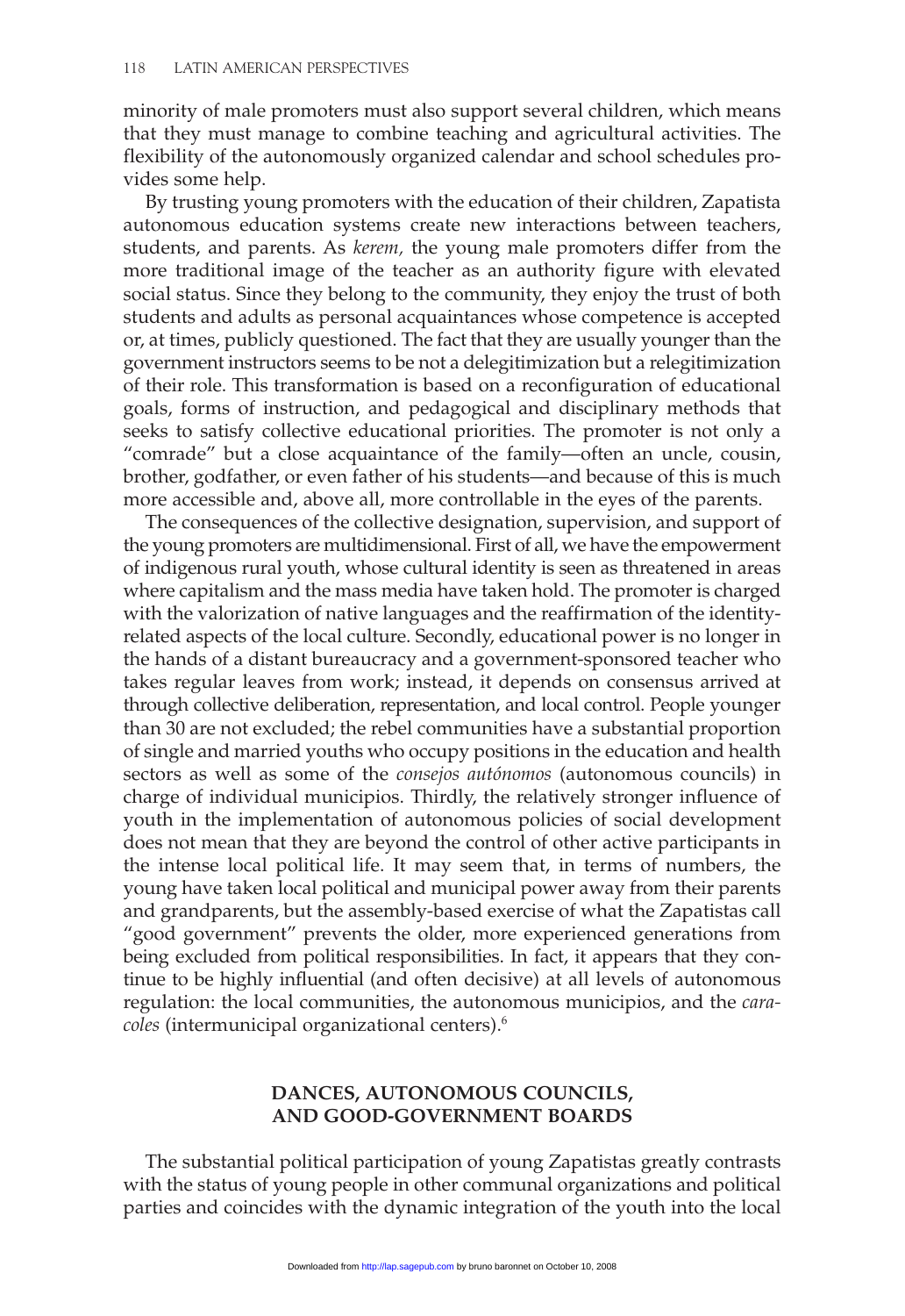political and cultural fabric. Without unnecessary lessons of guerrilla tactics, many young Zapatistas receive consistent training in ideology and participate in political actions with communal, regional, national, and international repercussions. Their political socialization is part of the self-governing development of their communities; after all, they have grown up in the midst of a low-intensity war (Pérez Sales, Santiago, and Álvarez, 2002).

Despite continual harassment on the part of the army and paramilitary groups, the Zapatista towns have continued to organize political and cultural events and meetings that include substantial youth participation. This is particularly true in the case of the dances organized to commemorate some of the most important dates in the Zapatista calendar: January 1 (the anniversary of the uprising), March 8 (International Women's Day), April 10 (the anniversary of Emiliano Zapata's death), and November 20 (the anniversary of the Mexican Revolution). During these celebrations, hundreds of young people travel to one of the seats of the 38 municipios and the five caracoles to dance to *tropical* and *ranchera* tunes, take part in a collective meal, and participate in basketball tournaments and cultural activities. These festive but serious events also serve as opportunities for courtship.

These politicized and enthusiastic youth become a central collective actor in locally valued cultural activities. For example, some education promoters are distinguished musicians, actors, and basketball and soccer players, while others are excellent archeologists and tourist guides. Some serve as catechists and secretaries or scribes for agrarian, agroecological, and human rights groups. Thoroughly involved in the social and cultural life of their communities of origin, they also participate in the regional political agenda as elected local representatives, taking three-year-long turns as members of autonomous municipal councils. Despite their youth and lack of experience, they regularly participate in the construction of the civil and democratic Zapatista movement, whose autonomous project can be seen as a reaction to neoliberal homogenization (Stahler-Sholk, 2007: 54–57). Far from establishing a gerontocratic system, the age-based distribution of positions of authority is fundamentally intergenerational and encourages youth participation: people as young as 20 may be chosen to fulfill local responsibilities by taking positions that are not necessarily low-level. While there are no reliable data on this, the average age of elected representatives seems to vary considerably from one autonomous municipio to another. Between 2005 and 2007 most of the 12 council members in the Francisco Villa municipio were under 35 years of age, whereas in Francisco Gómez young parents were in the minority. Nevertheless, the young people who take on temporary political posts seem to have communication skills that are not always shared by their elders: they tend to speak Spanish more fluently, have a higher literacy level, and adapt more easily to the computer technologies that have recently been introduced in the seats of the Zapatista autonomous municipios. In short, being young does not present an insurmountable obstacle: young people may share administrative and political responsibilities with the members of the early Zapatista cadres that developed clandestinely at first and were consolidated in the first stages of confrontation with the government after 1994. Youth activism covers all of the political and cultural aspects that characterize the Zapatista project of autonomy without displacing or devaluing the influence and experience of older generations or aspiring to the kind of professional politics that would result in a political elite.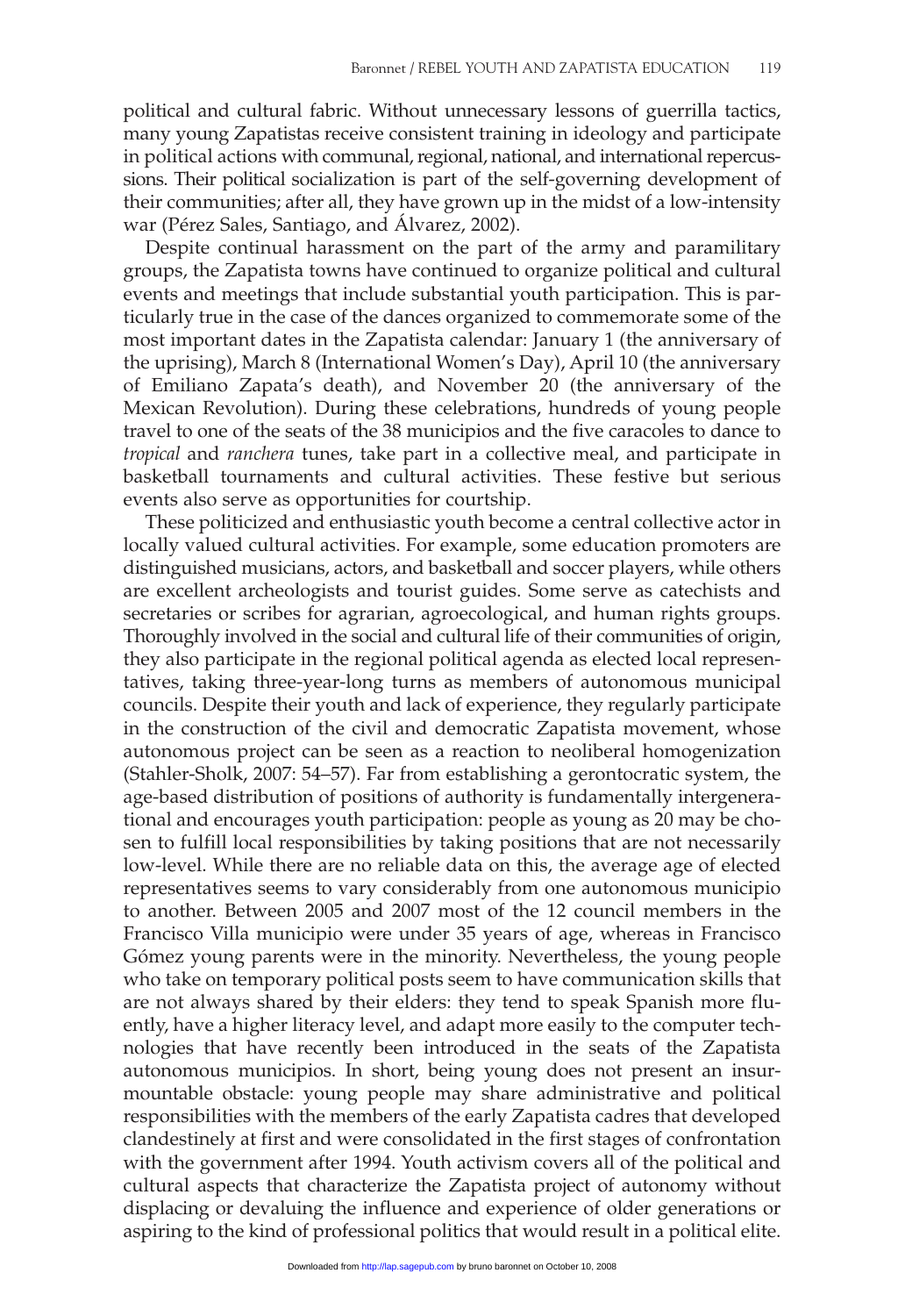Still, one cannot deny the strong influence of certain generations over others, much less the male supremacy that characterizes many indigenous and campesino societies in Chiapas. Since 1994, Zapatista women of all ages have been gradually incorporated into the political administration of agrarian, education, health, and productive sectors on the communal, municipal, and regional levels. This inclusive system of administrative positions allows for the participation of women, including young women, who for the first time can occupy political posts once reserved for men (see Millán, 2006). Although women's participation in local politics seems to have been vigorously promoted by the EZLN's political and military command and women and men have been ascribed equal rights, we cannot yet speak of participatory equality. Besides playing an increasingly important role in politics during the past decade, women have become increasingly aware of their social oppression and have begun to rebel against the subordinate position conferred on them by gender, class, and ethnic hierarchies. The changes have, nevertheless, been limited, as both the EZLN and women themselves acknowledge (Olivera, 2005: 625). Women are numerically underrepresented in the education, health, municipal, and intermunicipal areas and rarely account for more than a fourth of communal office-holders. They do not have the same opportunities as males and are less likely to become education promoters. Strong communal preferences and traditions continue to bar them from participating in daily political life on an equal basis with men. Indigenous families often fear that young single women serving as instructors might engage in unsanctioned relationships during the periodic training workshops. The biographical accounts of female promoters reveal that they must inevitably violate familial and communal behavioral norms. As some women anthropologists have pointed out (Speed, Hernández Castillo, and Stephen, 2006: 43–49), there is a need for more in-depth studies that examine the dissident position adopted by these women rebels, who seek social emancipation without renouncing their cultural identity and are in the process of reinventing traditions and rejecting certain "bad customs."

## **OTHER YOUTH'S COMMITMENT TO ZAPATISTA EDUCATION**

One of the fundamental characteristics of the social and cultural movement carried out by the EZLN is its ability to interweave the ethnic, national, and international dimensions (Baschet, 2005: 224) that coalesced during the summer of 2005 with the announcement of the "Other Campaign" (Mora, 2007: 64–67). The national and international movements that identify with the Zapatista cause are led by young people whose sociological backgrounds are quite different from that of Zapatista youth. These supporters consist of urban middle- and lower-class students, communists, and anarchists, people who respond to the EZLN's anticapitalist, feminist, and autonomist message and defend common ideals such as freedom, democracy, and justice. The contrasts between the indigenous Zapatista youth and their young supporters, who tend to come from urban centers in Mexico, Western Europe, and, to a lesser extent, North and Latin America (with Argentina being a prominent case), are interesting for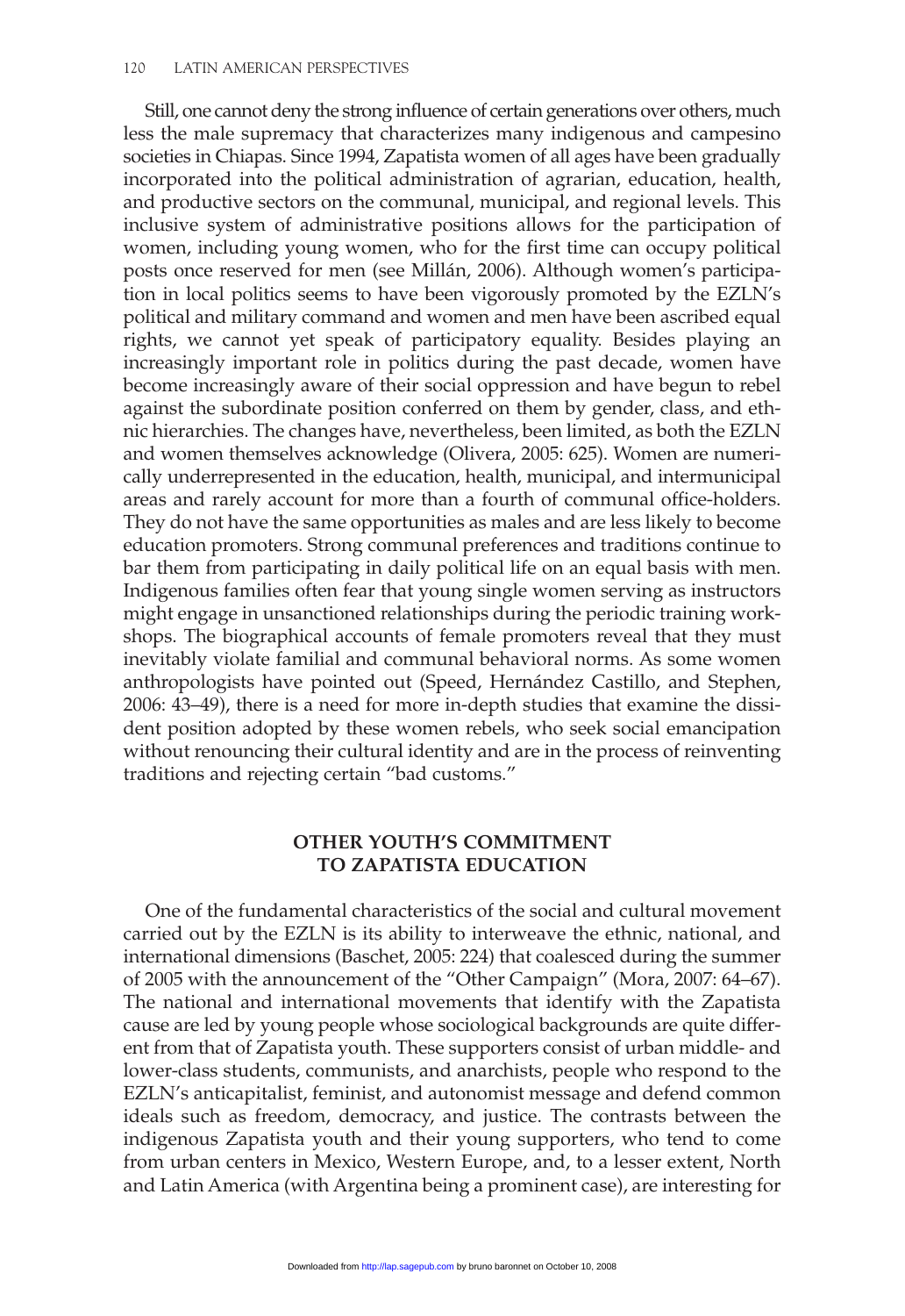two reasons. First, they allow us to observe that the classification or segmentation of contemporary societies into age-groups is an arbitrary act that ignores the heterogeneity of social generational categories and the primordial differences encapsulated by systems of class, gender, and ethnic domination. Secondly, despite the contrasts there is convergence in terms of discourse as these young people defend (in theory and practice) the social policies of the autonomous municipios and agree that the future of this rebellion is based on autonomous education.7

This issue lies at the heart of national and international Zapatista support networks that, despite their limitations, seek to encourage the development of these autonomous school projects. On the one hand, various associations made up of student and popular groups based in Mexico City contribute to the training of young promoters through pedagogical workshops. On the other hand, numerous pro-Zapatista committees in English-speaking and European Mediterranean countries contribute to finance schools' infrastructures and educational materials by selling organic coffee and products crafted by Zapatista cooperatives,<sup>8</sup> gathering donations from individuals and organizations, etc. This politicized network of transnational solidarity seems to regard the Zapatista movement as a symbol of the social struggle rather than as the object of unilateral and altruistic solidarity (Olesen, 2005: 122, 147). A study of the political commitments of the youth networks that mobilize during events such as G8 and World Trade Organization summits shows that many of these leftist and anti-imperialist discourses and practices have been influenced by the Zapatista movement and have developed from highly individual and ephemeral projects (Pleyers, 2004: 125–127). Hundreds of young international militants visit the Zapatista communities every year and help reaffirm the sense of solidarity that pervades the discourse and actions of a new generation of altermundista (otherworldist), communist, and an archist (many of whom in Europe refer to themselves as "libertarian") youth in Western countries.

Although, in the absence of home-based promoters, autonomous municipalities sometimes invite outsiders to provide temporary support by teaching bilingual children, meetings between indigenous and international youths usually take place during moments of solidarity such as the building of infrastructure. A journalist has observed that more than 80 members of the Athens School for Chiapas Committee physically participated in the construction of the Ricardo Flores Magón autonomous municipio's training center, which has classrooms, dormitories, a library, and a collective kitchen (Muñoz Ramírez, 2004: 8–10). Such intercultural encounters between discontented and politically committed youths naturally result in reciprocal curiosity and the stimulation of political and ethnic awareness. At the same time, the heterogeneity of their age-group can lead to confusion and mutual lack of understanding. Separated by social barriers, these young people can nevertheless impress each other by displaying norms of behavior that may often seem exotic or extravagant.

The indigenous struggle for autonomy and reconstitution of communities forms the basis of a proposal for global transformation that articulates a national project of social majorities (Esteva, 2002: 396) and finds expression in the actions of rebel youth in pursuit of another way of thinking about formal childhood education. Without losing sight of the national framework of which they are a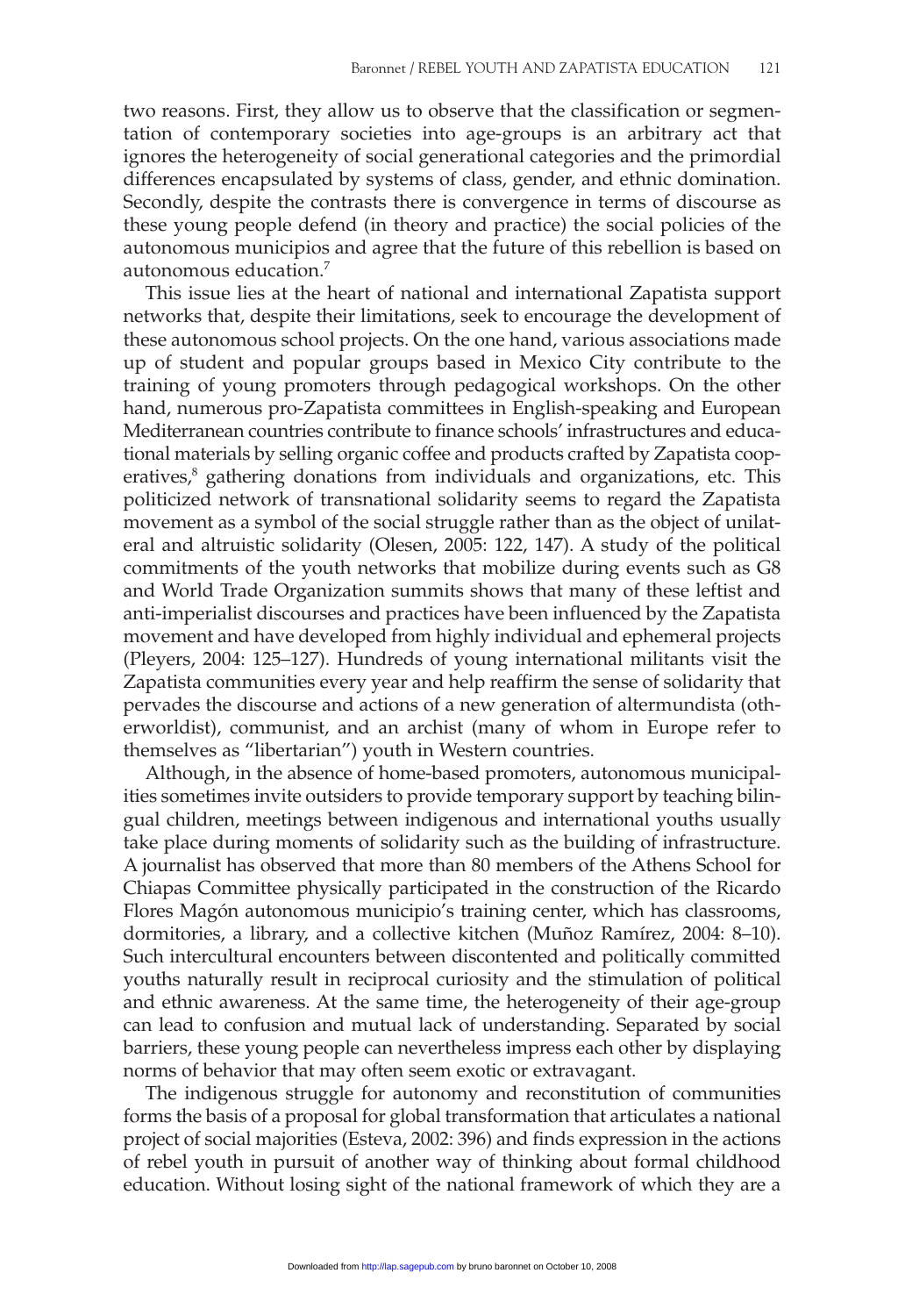part, the Maya peoples of Chiapas envision collective self-government by an assembly that represents the highest authority recognized by each member and is limited to the territory of the autonomous region (Lenkersdorf, 2002: 98–99). As far as education is concerned, the Tzeltal, Ch'ol, Tojolabal, and Tzotzil youth of the Lacandón forest occupy responsible positions subject to the decisions of their local assemblies, but they cannot be considered dominant because their activities are scrupulously supervised, controlled, and evaluated by an intergenerational body made up of other social actors. These communities, which are demographically dominated by young people and children, appear to be interested in achieving an educational system that is not subject to alien norms. Their struggle to appropriate the school calls into question the current national cultural policy and project, in which indigenous self-determination in the area of formal education is still illegal. In order to overcome this constraint, young Zapatista education promoters have been attempting for years to do what the Sixth Declaration proposes: "to reconstruct another way of doing politics, one that once again has the aim of serving others without material interest, with sacrifice, dedication, honesty; one which keeps its word, whose only payment lies in the satisfaction of fulfilling one's duty—that is, emulating the earlier leftist militants who were not stopped by beatings, jail, or death, letalone by dollar bills."

#### **NOTES**

1. According to the official 2005 Population and Household Survey (INEGI, 2005), nearly 16 percent of Mexicans over 5 years of age who speak an indigenous language are concentrated in the state of Chiapas, where they amount to 26 percent of the population (957,255 individuals, a fourth of them monolingual, whereas at the national level monolinguals amount to only 12 percent of indigenous language-speakers). The censuses and surveys carried out by the Instituto Nacional de Estadística, Geografía e Informática (National Institute of Statistics, Geography and Informatics—INEGI) do not take into account the several tens of thousands of extended families who comprise the EZLN's support bases.

2. The linguistic variants of Tzeltal (*Batsil K'op*) are spoken by more than a third of the indigenous Chiapas population over 5 years of age (INEGI, 2000; 2005), which includes most inhabitants of the Lacandón region. Tzotzil, Ch'ol, Tojolabal, Lacandón, and Zoque are also spoken in the area.

3. Many social researchers have documented the substantial influence of liberation theology and left-wing revolutionary activism on indigenous social and political participation in the Chiapas southeast since the 1970s (Harvey, 1998: 69–90; Benjamin, 2000: 436–437; García de León, 2002: 174–176, 189–199, 217; Aubry, 2005: 182–184; Baschet, 2005: 21–37).

4. Much of the communities that remain faithful to government policies have access to the Oportunidades (Opportunities) assistance program, which provides money for the mothers of poor families on the condition that their children attend school regularly. However, the complex official school system continues to be unequal and of limited quality and relevance. In spite of a growing number of professionally trained, bilingual federal teachers (who, nevertheless, may not necessarily speak their students' language), hundreds of schools in small localities depend on the federal and state systems of hired community teachers, which employ mostly untrained indigenous instructors who hold government scholarships and are between 15 and 20 years of age.

5. These ethnographic data are derived from fieldwork conducted between 2005 and 2007 in the Tzeltal forest zone of the rebel area. The vast autonomous region is administered by the *junta de buen gobierno* (good-government board) in La Garrucha, which was established in August 2003. This Tseltal locality is a two-hour drive from the Ocosingo market.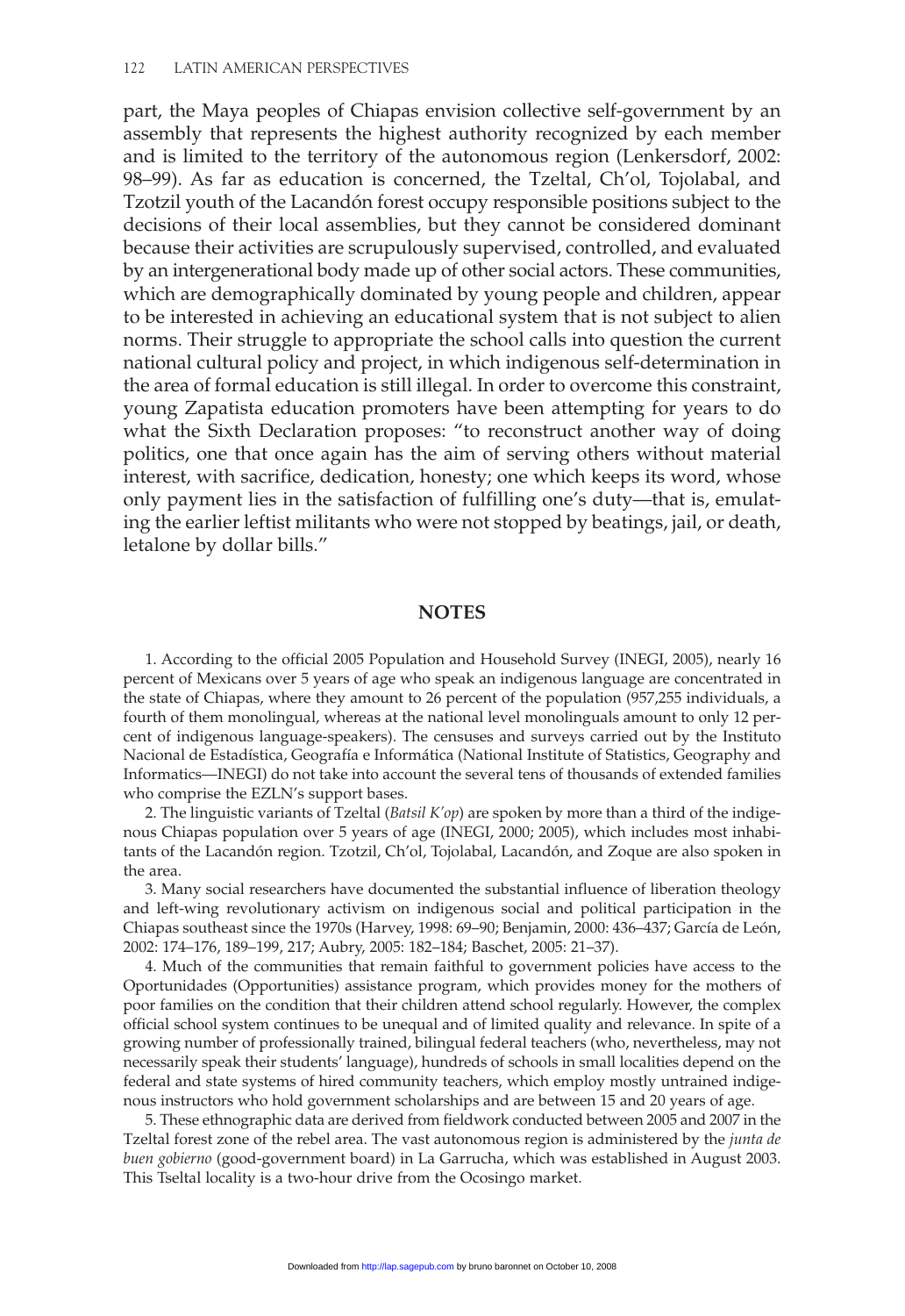6. The Zapatista *caracoles* are political and social centers containing the offices of the goodgovernment board*,* the supreme civil authorities, which are made up of rotating representatives of the autonomous municipal councils. For details on the political challenges currently facing the Zapatista leadership, see Stahler-Sholk (2007: 55–61) and Mora (2007: 69–71).

7. The international conferences held in the *caracoles* in December 2006 and July and December 2007 provided the opportunity for a series of unprecedented public presentations by young autonomous-municipio authorities, coordinators, and promoters on the concrete developments in their territories (see http://www.zeztainternacional.org and http://enlacezapatista.ezln.org.mx/).

8. Philipp Gerber (2005), an anthropology graduate student at the University of Zurich, has examined the experiences of Mut Vitz, one of the largest Zapatista coffee cooperatives, which exports most of its produce to Europe and the United States.

#### **REFERENCES**

Aubry, Andrés

2005 *Chiapas a contrapelo: Una agenda de trabajo para su historia en perspectiva sistémica.* Mexico City: Contrahistorias.

Baschet, Jérôme

2005 *La rébellion zapatiste: Insurrection indienne et résistance planétaire.* Paris: Flammarion. Benjamin, Thomas

2000 "A time of reconquest: history, the Maya revival, and the Zapatista rebellion in Chiapas." *American Historical Review* 105: 417–450.

Bourdieu, Pierre

1980 "La jeunesse n'est qu'un mot," pp. 143–154 in *Questions de sociologie.* Paris: Minuit. Esteva, Gustavo

2002 "Sentido y alcances de la lucha por la autonomía," pp. 365–401 in Shannan Mattiace, Aída Hernández Castillo, and Jan Rus (eds.), *Tierra, libertad y autonomía: Impactos regionales del zapatismo en Chiapas.* Mexico City: CIESAS/IWGIA.

Galland, Olivier

2007 *Boundless Youth: Studies in the Transition to Adulthood.* Oxford: Bardwell Press. García de León, Antonio

2002 *Fronteras interiores: Chiapas, una modernidad particular.* Mexico City: Océano.

Gerber, Philipp

2005 "'Preguntando caminamos': Café orgánico zapatista—Los tsotsiles de la cooperativa Mut Vitz en su caminar autónomo." *Anuario de Estudios Indígenas* 10: 247–300.

Gutiérrez Narváez, Raúl

2006 "Impacto del zapatismo en la escuela: análisis de la dinámica educativa indígena en Chiapas (1994/2004)." *Liminar* 4 (June): 92–111.

Harvey, Neil

1998 *The Chiapas Rebellion: The Struggle for Land and Democracy.* Durham: Duke University Press. INEGI (Instituto Nacional de Estadística, Geografía e Informática)

2000 *Censo.* Mexico City. 2005 *Conteo de población y vivienda.* Mexico City.

Lenkersdorf, Carlos

2002 *Filosofar en clave tojolabal.* Mexico City: Porrúa.

Lewis, Stephen E.

2005 *The Ambivalent Revolution: Forging State and Nation in Chiapas, 1910–1945.* Albuquerque: University of New Mexico Press.

Leyva Solano, Xóchitl

1995 "Catequistas, misioneros y tradiciones," pp. 375–405 in Juan Pedro Viqueira and Mario Humberto Ruz (eds.), *Chiapas, los rumbos de otra historia.* Mexico City: UNAM/CIESAS/ CEMCA/Universidad de Guadalajara.

Millán Moncayo, Márgara

2006 "Indigenous women and Zapatismo: new horizons of visibility," pp. 75–96 in Shannon Speed, Aída Hernández Castillo, and Lynn Stephen (eds.), *Dissident Women: Gender and Cultural Politics in Chiapas.* Austin: University of Texas Press.